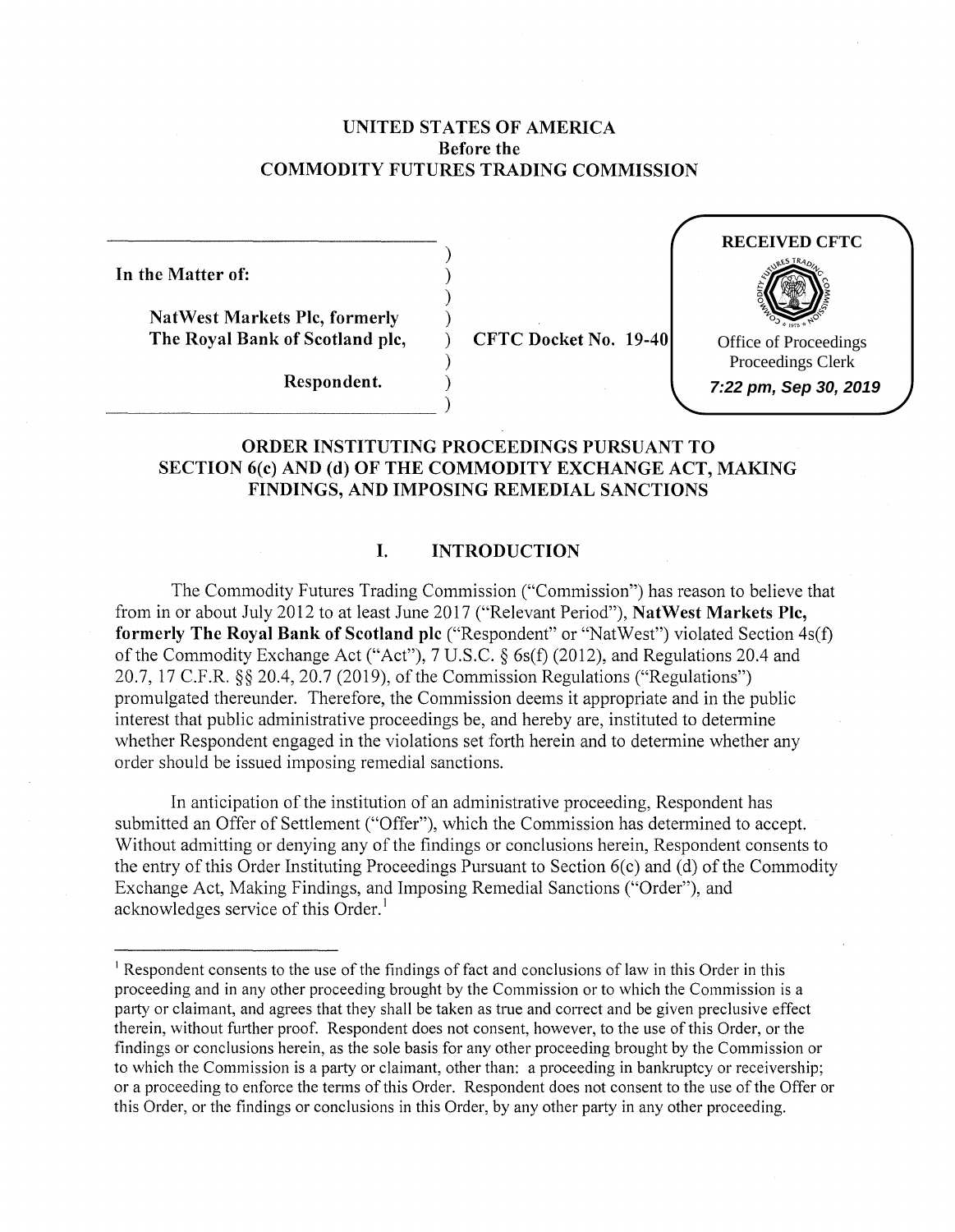The Commission finds the following:

#### **A. SUMMARY**

As a provisionally registered swap dealer, NatWest is required to make reports as are required by the Commission by rule or regulation relating to its swap transactions. CEA  $§$  4s(f)(1)(A), 7 U.S.C. § 6s(f)(1)(A) (2012). Swap dealers such as NatWest that meet certain criteria are required to file daily large trader reports ("LTRs") for reportable positions in physical commodity swaps. Regulation 20.4, 17 C.F.R. § 20.4 (2019). The data about physical commodity swaps reported in the L TRs must be the specific data the Commission has directed be submitted. *Id.* Swap dealers such as NatWest must also submit LTRs in the form and manner directed by the Commission as set forth in Regulation 20.7, 17 C.F.R. § 20.7 (2019).

During the Relevant Period, NatWest failed to fully comply with its LTR reporting obligations as a swap dealer under the Act and Regulations. In total, over the course of the Relevant Period, NatWest submitted LTRs that contained millions of errors in required data fields in dozens of categories, including errors where data were missing and errors where data were presented in a format inconsistent with CFTC requirements. Because of Nat West's reporting failures, all or substantially all of the LTRs it submitted to the Commission from July 2012 to June 2017 contained inaccuracies.

Reporting is at the heart of the Commission's market and financial surveillance programs, which are critical to the Commission's mission to protect market participants and promote market integrity. Accurate swap data is thus essential to effective fulfillment of the regulatory functions of the Commission, including meaningful surveillance and enforcement programs. Large trader reporting of physical commodity swaps, in particular, is essential to the Commission's ability to conduct effective surveillance of the physical commodity futures and economically equivalent swaps markets, a task that has historically been at the center of the Commission's mission.

In accepting Nat West's Offer, the Commission recognizes that NatWest provided cooperation during the investigation of this matter, and that NatWest has taken substantial remedial action to address its reporting deficiencies. The Commission notes that Nat West's cooperation and remediation are recognized in the form of a reduced civil monetary penalty.

## **B.** RESPONDENT

NatWest Markets Plc is a British banking and financial services company and a non-United States swap dealer headquartered in the United Kingdom. Under the legal name The Royal Bank of Scotland plc ("RBS"), NatWest was provisionally registered as a swap dealer with the Commission on December 31, 2012.

### **C. FACTS**

During the Relevant Period, NatWest, as a provisionally registered swap dealer, constituted a "reporting entity" subject to the LTR requirements of Part 20 and had "reportable

2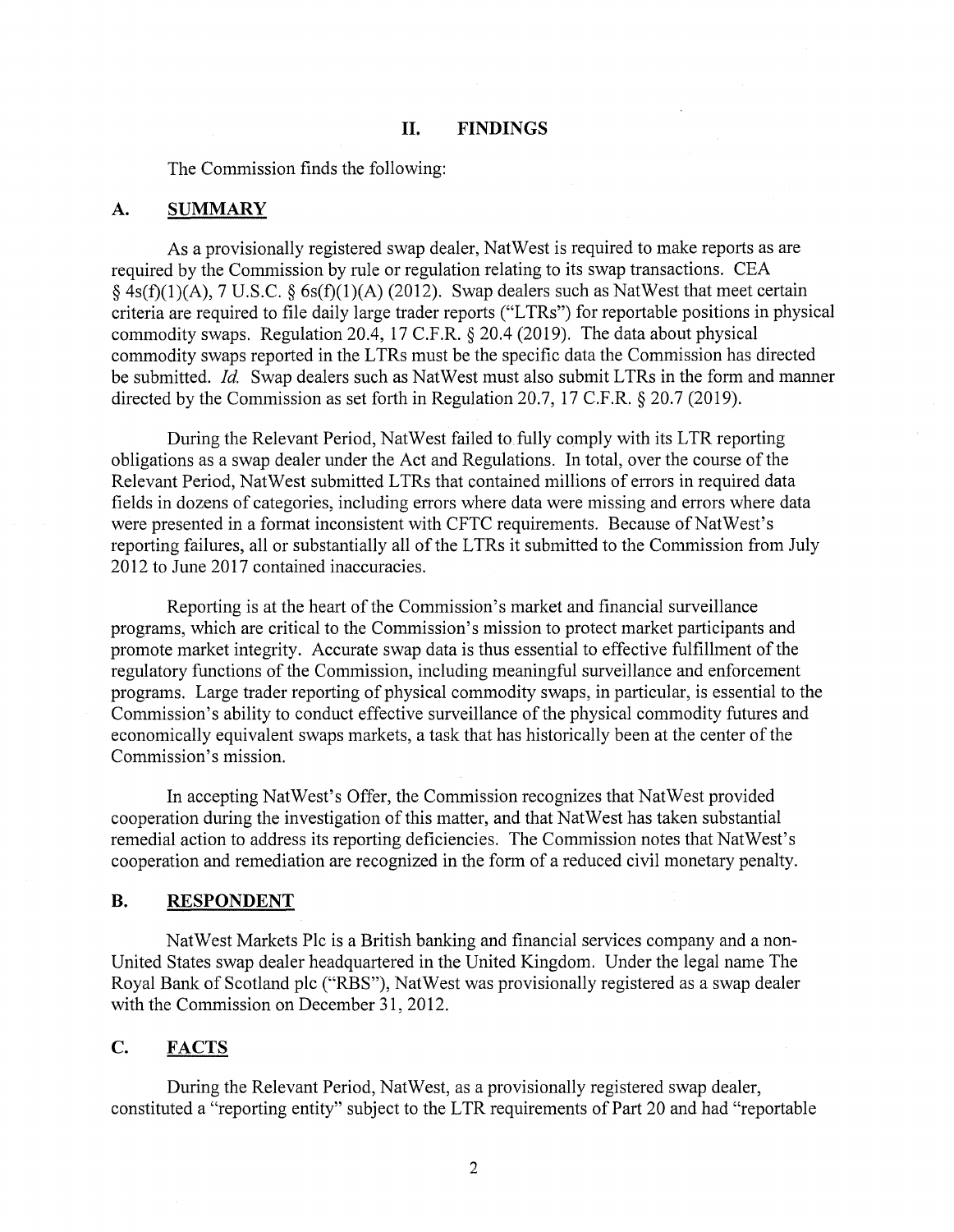positions,"<sup>2</sup> as defined under Part 20 of the Commission Regulations. Regulation 20.1, 17 C.F.R. § 20.1 (2019). As a reporting entity, NatWest is required to submit LTRs in the form and manner determined by the Commission. In total, during the Relevant Period, NatWest submitted LTRs that contained tens of millions of errors in the hundreds of millions of total data fields in its LTRs. These errors fell into dozens of categories, including errors where data were missing and errors where data were presented in a format inconsistent with CFTC requirements. Such errors included: (1) failing to submit LTRs for two reporting dates; (2) submitting duplicate records for certain reporting dates; (3) leaving applicable fields unpopulated for certain records;<sup>3</sup> (4) reporting incorrect data in applicable fields for certain records;  $(5)$  reporting data in applicable fields that was inconsistent with data reported in logically related fields;<sup>5</sup> (6) failing to properly aggregate positions into a single record; and (7) reporting certain positions only as of the settlement date, and not the trade date.

Prior to March 2015, NatWest had identified some of these errors and corrected them on a going forward basis, but had not re-submitted corrected historical reports to the Commission, nor had NatWest informed Commission staff of the errors it had identified.

In March 2015, the Commission's Division of Market Oversight ("DMO") sent NatWest a special call which raised questions about errors in NatWest's LTRs from January to November 2013. Of the errors identified in DMO's special call, some had been identified and remediated by NatWest prior to March 2015. Other errors were unknown to NatWest.

From March 2015 to June 2017, while Nat West continued to discuss LTR errors with DMO, and later with the Commission's Division of Enforcement, NatWest worked to identify the root causes of errors and to remediate errors in the LTRs it submitted to the Commission on a going forward basis. In the course of this remediation work, NatWest identified additional errors that were previously unknown to NatWest and that were not identified in DMO's special call. In June 2017, NatWest completed remediating known errors in the LTRs it submitted to the Commission on a going forward basis.

Between June and December 2018, NatWest re-submitted to the Commission corrected historical reports, beginning with LTRs from June 2017 and working backward to July 2012.

<sup>&</sup>lt;sup>2</sup> During the Relevant Period, NatWest routinely entered into nonstandard swaps, mostly options, on bespoke, multi-asset indices; certain physical commodities were components of these indices and were reportable positions.

<sup>&</sup>lt;sup>3</sup> For instance, for certain records, fields reflecting strike price, unit, currency, futures equivalent month, and/or whether the position was cleared were left blank.

<sup>&</sup>lt;sup>4</sup> For instance, for certain records, NatWest incorrectly populated the futures equivalent month field with the expiration month rather than the delivery month.

<sup>&</sup>lt;sup>5</sup> For instance, for certain records, NatWest reported positional values of zero in conjunction with large notional values; and for other records NatWest incorrectly populated the non-standard swaption indicator as "standard" for records where the position indicator type was "IndexOrBasket."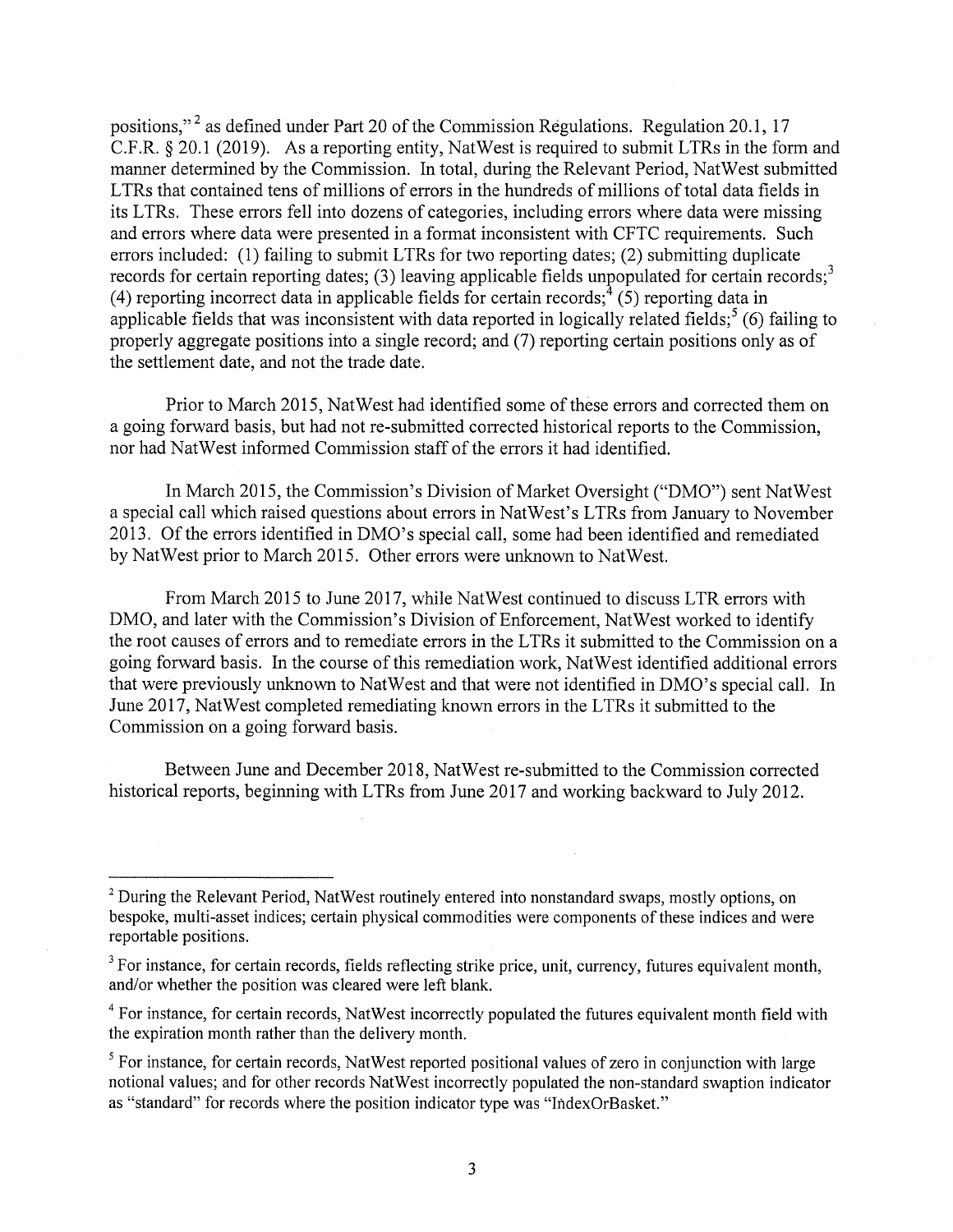## **III. LEGAL DISCUSSION**

#### **A. NatWest Violated Part 20 LTR Regulations Applicable to Swap Dealers**

Pursuant to Regulation 20.4, 17 C.F.R. § 20.4 (2019), swap dealers such as NatWest that meet certain criteria are required to file daily LTRs for reportable positions in physical commodity swaps. Regulation 20.4(c) requires that certain enumerated data elements be included in a swap dealer's data report. These data elements include, among others: the commodity underlying the reportable positions, the commodity reference price, futures equivalent month, long paired swap positions and short paired swap positions, swaption strike price, name of the counterparty, a cleared or uncleared indicator, and an identifier indicating that a principal or counterparty position is being reported.

Regulation 20.7, 17 C.F.R. § 20.7 (2019), provides, in relevant part:

Unless otherwise instructed by the Commission, a clearing organization or reporting entity shall submit data records and any other information required under this part to the Commission ... (a) Using the format, coding structure, and electronic data transmission procedures approved in writing by the Commission.

The prescribed manner and form of reporting and submitting large trader reports is provided in the Part 20 Guidebook.<sup>6</sup>

Large trader reporting for physical commodity swaps is essential to the Commission's ability to conduct effective surveillance of markets in U.S. physical commodity futures and economically equivalent swaps. Failure to comply with the reporting specifications set forth by the Commission hinders the Commission's ability to efficiently process and effectively utilize this critical data. The accuracy of the reports is critical to the mission of the Commission for numerous reasons, including surveillance of the markets to detect disruptions to market integrity, enforcement, and calculating statistics that the Commission publishes to enhance market transparency. *See, e.g., In re Wells Fargo Bank, NA.,* CFTC No. 16-32 (Sept. 27, 2016) ( consent order).

LTRs submitted by NatWest during the Relevant Period omitted required data elements and reported certain data in a manner that did not conform to the specifications required by the Commission. Accordingly, NatWest violated Regulations 20.4 and 20.7.

<sup>&</sup>lt;sup>6</sup> As previously provided for in Regulation 20.8(a)(4), 17 C.F.R. § 20.8(a)(4) (2017), the Commission delegated certain authority to the Director of DMO or others as the Director designated from time to time, including the authority pursuant to Regulation 20.7 "for providing instructions or determining the format, coding structure, and electronic data transmission procedures for submitting data records and any other information required under [Part 20]." Regulation 20.8 was recently amended to delegate this authority to the Director of the Office of Data and Technology, with the concurrence of the Director of DMO, or such other employee or employees as the Directors may each designate from time to time. *See* Regulation 20.8(d), 17 C.F.R. §20.8(d) (2019).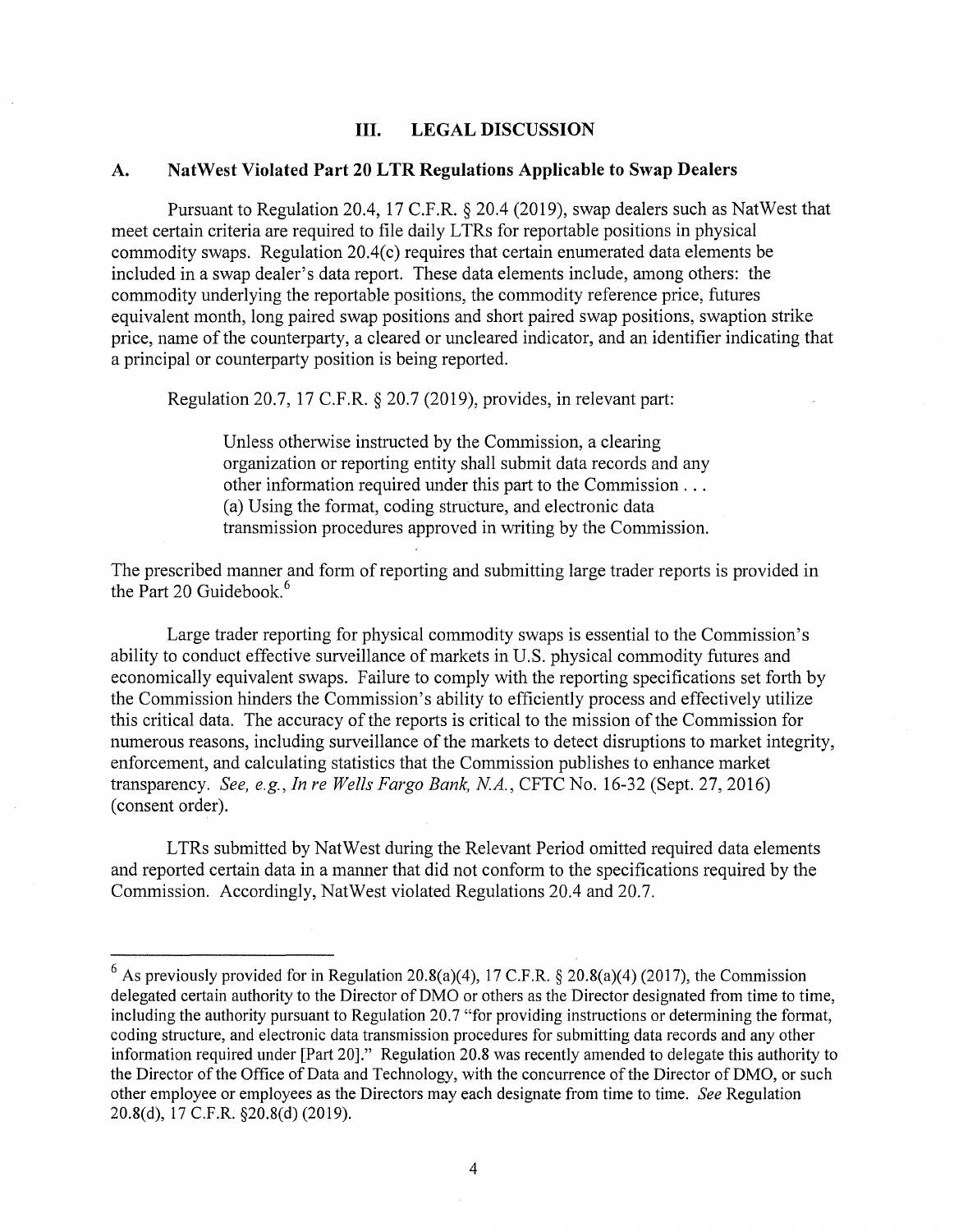### **B. NatWest Violated Section 4s(f)(l)(A) by Failing to Make Required Reports**

Pursuant to Section  $4s(f)(1)(A)$  of the Act, "[e]ach registered swap dealer ... shall make such reports as are required by the Commission by rule or regulation regarding the transactions and positions and financial condition of the registered swap dealer or major swap participant." 7 U.S.C. §  $6s(f)(1)(A)$  (2012). NatWest provisionally registered as a swap dealer on December 31, 2012, and, while registered and being a reporting entity with reportable positions, failed to make such reports as are required by Regulations 20.4 and 20.7. Accordingly, NatWest violated Section 4s(f) of the Act.

### **IV. FINDINGS OF VIOLATIONS**

Based on the foregoing, the Commission finds that, during the Relevant Period, NatWest Markets plc, formerly The Royal Bank of Scotland plc, violated Section 4s(f) of the Act, 7 U.S.C. § 6s(f) (2012), and Regulations 20.4 and 20.7, 17 C.F.R. §§ 20.4, 20.7 (2019).

# **V. OFFER OF SETTLEMENT**

Respondent has submitted the Offer in which it, without admitting or denying the findings and conclusions herein:

- A. Acknowledges service of this Order;
- B. Admits the jurisdiction of the Commission with respect to all matters set forth in this Order and for any action or proceeding brought or authorized by the Commission based on violation of or enforcement of this Order;
- C. Waives:
	- 1. The filing and service of a complaint and notice of hearing;
	- 2. A hearing;
	- 3. All post-hearing procedures;
	- 4. Judicial review by any court;
	- 5. Any and all objections to the participation by any member of the Commission's staff in the Commission's consideration of the Offer;
	- 6. Any and all claims that it may possess under the Equal Access to Justice Act, 5 U.S.C. § 504 (2012), and 28 U.S.C. § 2412 (2012), and/or the rules promulgated by the Commission in conformity therewith, Part 148 of the Regulations, 17 C.F.R. pt. 148 (2019), relating to, or arising from, this proceeding;
	- 7. Any and all claims that it may possess under the Small Business Regulatory Enforcement Fairness Act of 1996, Pub. L. No. 104-121, tit. II,§§ 201-253, 110 Stat. 847, 857-74 (codified as amended at 28 U.S.C. § 2412 and in scattered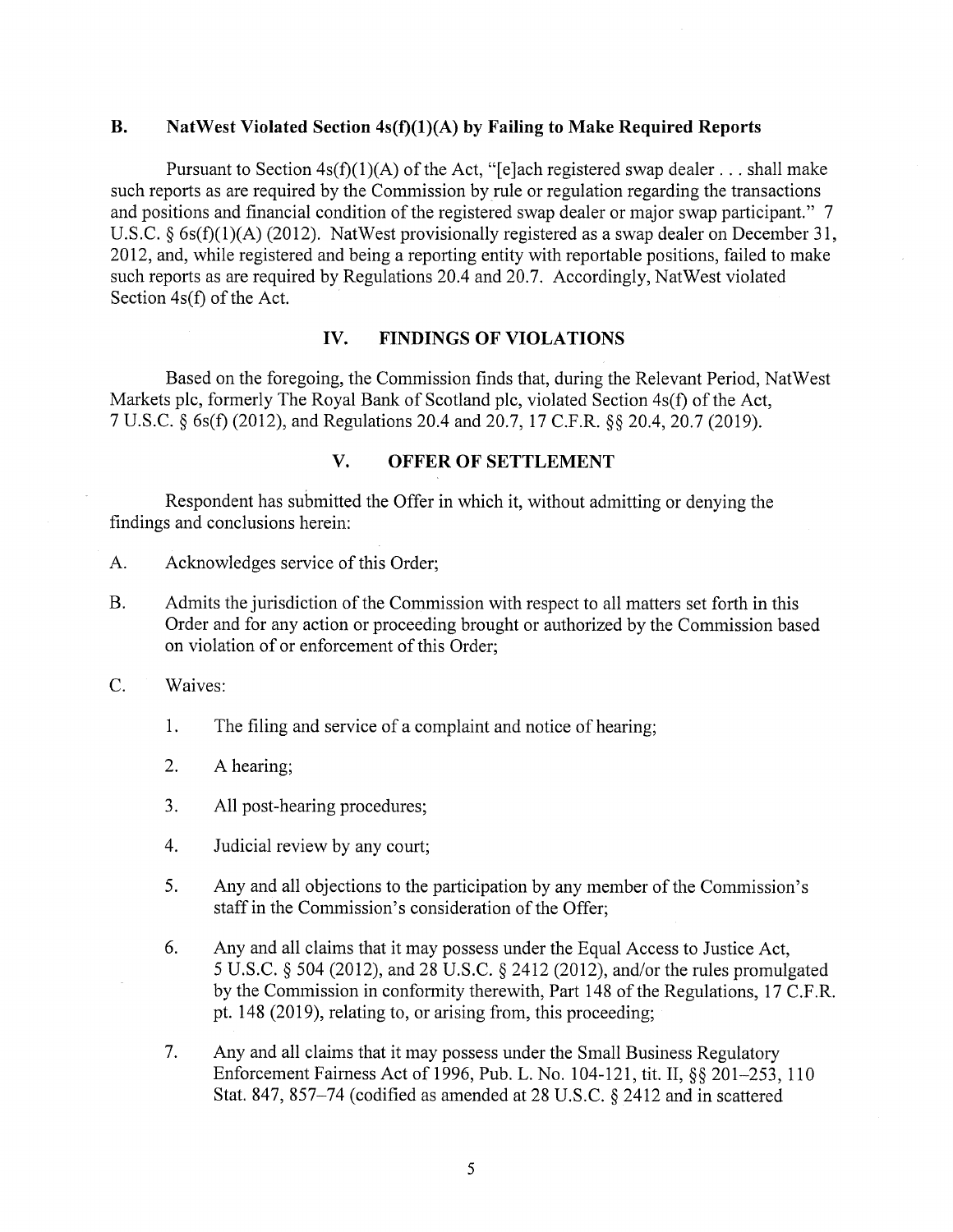sections of 5 U.S.C. and 15 U.S.C.), relating to, or arising from, this proceeding; and

- 8. Any claims of Double Jeopardy based on the institution of this proceeding or the entry in this proceeding of any order imposing a civil monetary penalty or any other relief, including this Order;
- D. Stipulates that the record basis on which this Order is entered shall consist solely of the findings contained in this Order to which Respondent has consented in the Offer; and
- E. Consents, solely on the basis of the Offer, to the Commission's entry of this Order that:
	- 1. Makes findings by the Commission that Respondent violated Section 4s(f) of the Act, 7 U.S.C. § 6s(f) (2012), and Regulations 20.4 and 20.7, 17 C.F.R. §§ 20.4, 20.7 (2019);
	- 2. Orders Respondent to cease and desist from violating Section 4s(f) of the Act and Regulations 20.4 and 20.7;
	- 3. Orders Respondent to pay a civil monetary penalty in the amount of eight hundred and fifty thousand dollars (\$850,000) plus post-judgment interest;
	- 4. Orders Respondent and its successors and assigns to comply with the conditions and undertakings consented to in the Offer and as set forth in Part VI of this Order; and
- F. Represents that it has already remediated known errors in its LTRs submitted to the Commission and put in place measures to prevent such errors from reoccurring, including, but not limited to, the following:
	- 1. Reprograming and redesigning Nat West's LTR reporting systems to comply with CFTC requirements;
	- 2. Developing, testing, and implementing controls that are designed to proactively identify potential errors prior to submission;
	- 3. Developing and implementing controls that are designed to check for data quality and completeness; and
	- 4. Revising relevant policies and procedures.

Upon consideration, the Commission has determined to accept the Offer.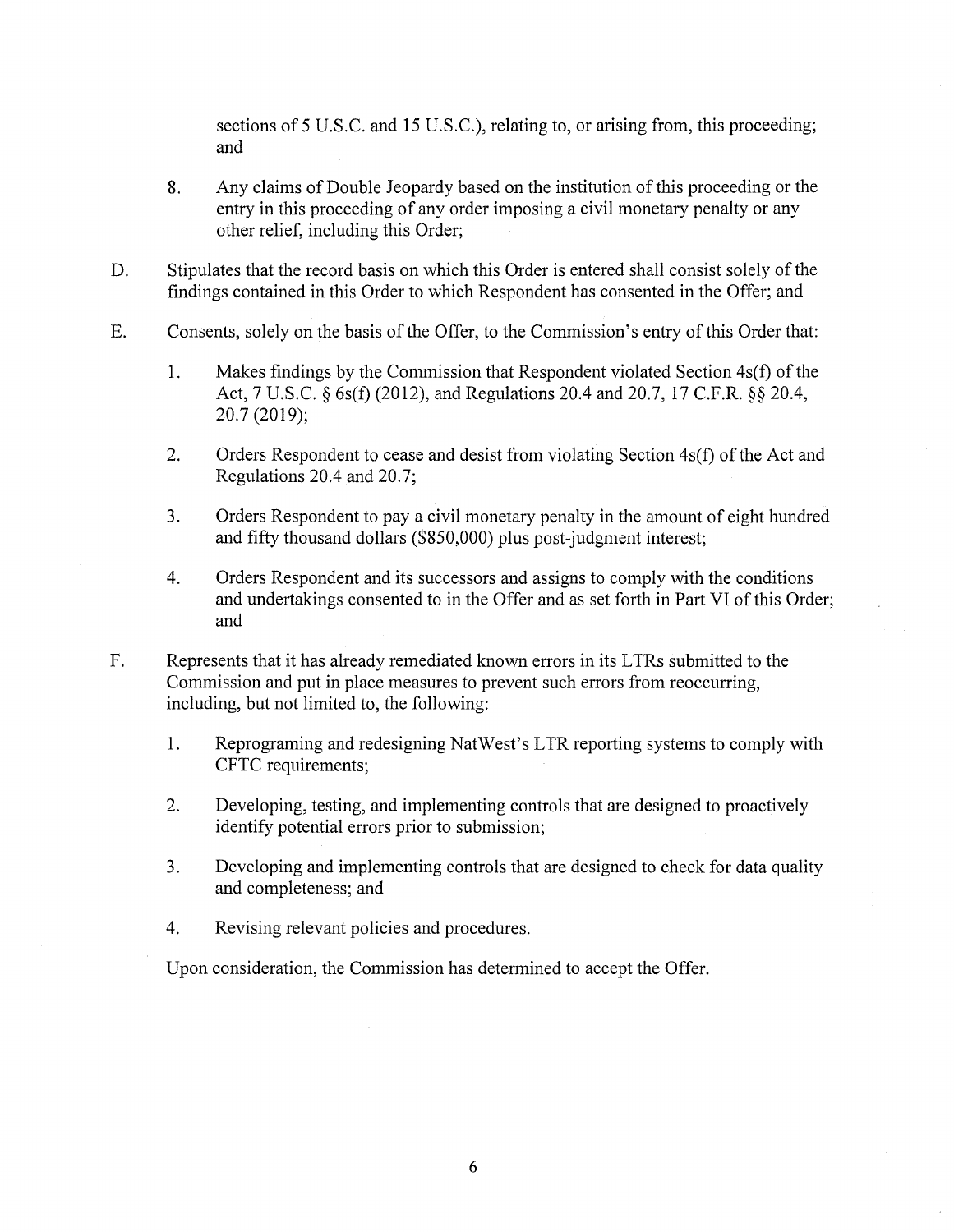### **VI. ORDER**

# **Accordingly, IT IS HEREBY ORDERED THAT:**

- A. Respondent and its successors and assigns shall cease and desist from violating Section 4s(f) of the Act, 7 U.S.C. § 6s(f) (2012), and Regulations 20.4 and 20.7, 17 C.F.R. §§ 20.4, 20.7 (2019).
- B. Respondents shall pay a civil monetary penalty in the amount of eight hundred and fifty thousand dollars (\$850,000) ("CMP Obligation"). If the CMP Obligation is not paid immediately, then post-judgment interest shall accrue on the CMP Obligation beginning on the date of entry of this Order and shall be determined by using the Treasury Bill rate prevailing on the date of entry of this Order pursuant to 28 U.S.C. § 1961 (2012).

Respondent shall pay the CMP Obligation and any post-judgment interest by electronic funds transfer, U.S. postal money order, certified check, bank cashier's check, or bank money order. If payment is to be made other than by electronic funds transfer, then the payment shall be made payable to the Commodity Futures Trading Commission and sent to the address below:

MMAC/ESC/AMK326 Commodity Futures Trading Commission Division of Enforcement 6500 S. MacArthur Blvd. HQ Room 181 Oklahoma City, OK 73169 ( 405) 954-6569 office (405) 954-1620 fax 9-AMC-AR-CFTC@faa.gov

If payment is to be made by electronic funds transfer, Respondent shall contact Marie Thome or her successor at the above address to receive payment instructions and shall fully comply with those instructions. Respondent shall accompany payment of the CMP Obligation with a cover letter that identifies the paying Respondent and the name and docket number of this proceeding. The paying Respondent shall simultaneously transmit copies of the cover letter and the form of payment to the Chief Financial Officer, Commodity Futures Trading Commission, Three Lafayette Centre, 1155 21st Street, NW, Washington, D.C. 20581.

C. Respondent and its/their successors and assigns shall comply with the following conditions and undertakings set forth in the Offer:

1. Public Statements: Respondent agrees that neither it nor any of its successors and assigns, agents or employees under its authority or control shall take any action or make any public statement denying, directly or indirectly, any findings or conclusions in this Order or creating, or tending to create, the impression that this Order is without a factual basis; provided, however, that nothing in this provision

7